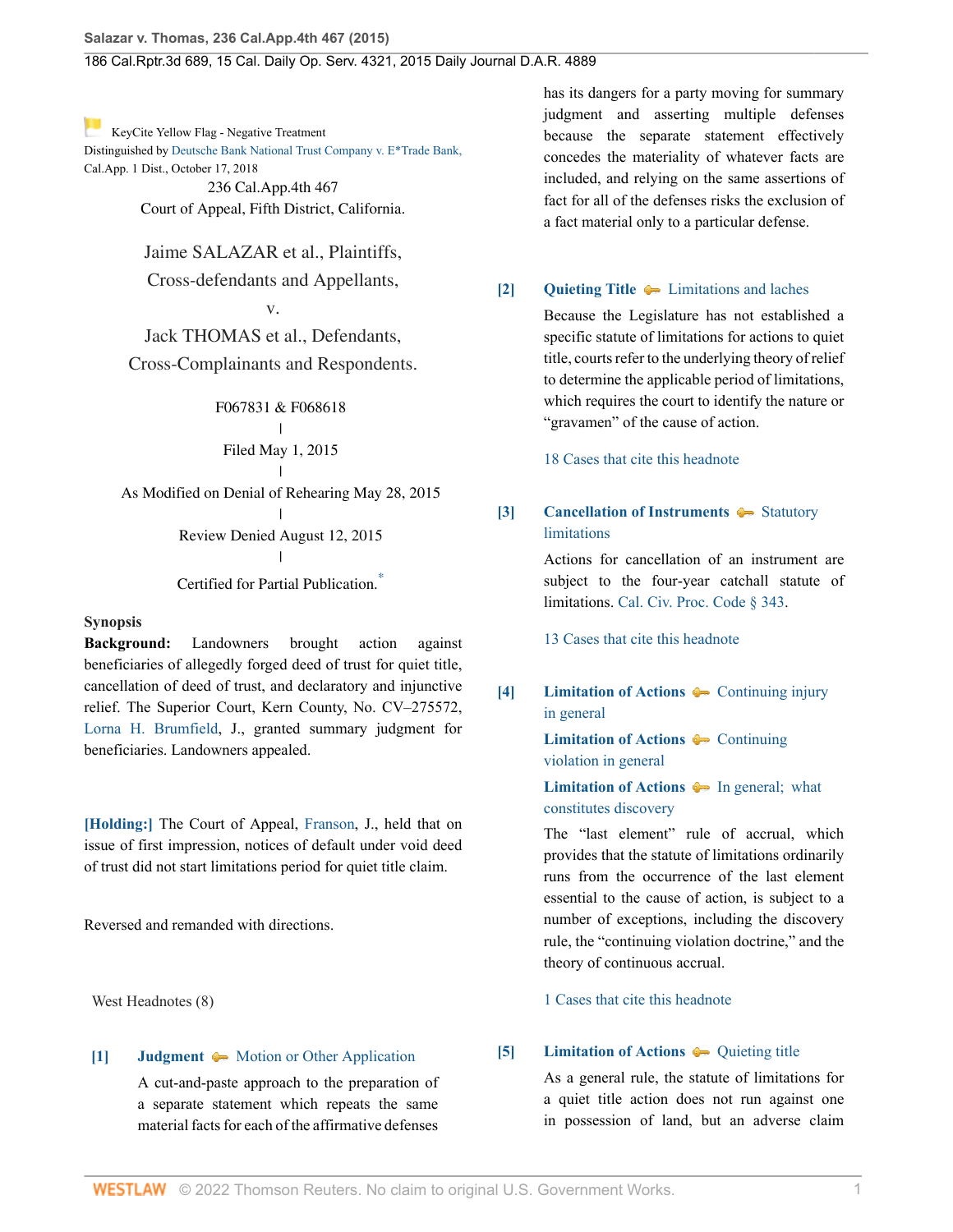does start the limitations period if the person in possession is no longer an owner "in exclusive and undisputed possession" of the land, which is the same standard as determining whether the adverse claim was "pressed against" the person in possession or whether the hostile claim was "asserted in some manner to jeopardize the superior title" held by the person in possession.

### [21 Cases that cite this headnote](http://www.westlaw.com/Link/RelatedInformation/DocHeadnoteLink?docGuid=I0606f4f0f26711e495e6a5de55118874&headnoteId=203618899500520200718140745&originationContext=document&vr=3.0&rs=cblt1.0&transitionType=CitingReferences&contextData=(sc.History*oc.DocLink))

### <span id="page-1-1"></span>**[\[6\]](#page-5-0) [Limitation of Actions](http://www.westlaw.com/Browse/Home/KeyNumber/241/View.html?docGuid=I0606f4f0f26711e495e6a5de55118874&originationContext=document&vr=3.0&rs=cblt1.0&transitionType=DocumentItem&contextData=(sc.History*oc.DocLink))**  $\bullet$  [Quieting title](http://www.westlaw.com/Browse/Home/KeyNumber/241k60(10)/View.html?docGuid=I0606f4f0f26711e495e6a5de55118874&originationContext=document&vr=3.0&rs=cblt1.0&transitionType=DocumentItem&contextData=(sc.History*oc.DocLink))

Mere notice of an adverse claim is not enough to commence the landowner's statute of limitations for a quiet title action.

[24 Cases that cite this headnote](http://www.westlaw.com/Link/RelatedInformation/DocHeadnoteLink?docGuid=I0606f4f0f26711e495e6a5de55118874&headnoteId=203618899500620200718140745&originationContext=document&vr=3.0&rs=cblt1.0&transitionType=CitingReferences&contextData=(sc.History*oc.DocLink))

### <span id="page-1-0"></span>**[\[7\]](#page-5-1) [Limitation of Actions](http://www.westlaw.com/Browse/Home/KeyNumber/241/View.html?docGuid=I0606f4f0f26711e495e6a5de55118874&originationContext=document&vr=3.0&rs=cblt1.0&transitionType=DocumentItem&contextData=(sc.History*oc.DocLink))**  $\bullet$  [Quieting title](http://www.westlaw.com/Browse/Home/KeyNumber/241k60(10)/View.html?docGuid=I0606f4f0f26711e495e6a5de55118874&originationContext=document&vr=3.0&rs=cblt1.0&transitionType=DocumentItem&contextData=(sc.History*oc.DocLink))

Notices of default under allegedly void deed of trust did not start limitations period for landowners' quiet title claim challenging the validity of the deed of trust, even though landowners had transferred possession of parts of the property to rent-paying tenants or to businesses run by their children.

[3 Cases that cite this headnote](http://www.westlaw.com/Link/RelatedInformation/DocHeadnoteLink?docGuid=I0606f4f0f26711e495e6a5de55118874&headnoteId=203618899500720200718140745&originationContext=document&vr=3.0&rs=cblt1.0&transitionType=CitingReferences&contextData=(sc.History*oc.DocLink))

### <span id="page-1-2"></span>**[\[8\]](#page-6-0) [Limitation of Actions](http://www.westlaw.com/Browse/Home/KeyNumber/241/View.html?docGuid=I0606f4f0f26711e495e6a5de55118874&originationContext=document&vr=3.0&rs=cblt1.0&transitionType=DocumentItem&contextData=(sc.History*oc.DocLink))**  $\bullet$  [Quieting title](http://www.westlaw.com/Browse/Home/KeyNumber/241k60(10)/View.html?docGuid=I0606f4f0f26711e495e6a5de55118874&originationContext=document&vr=3.0&rs=cblt1.0&transitionType=DocumentItem&contextData=(sc.History*oc.DocLink))

Under the rule that an adverse claim does not start the limitations period for a quiet title claim if the person in possession is an owner "in exclusive and undisputed possession" of the land, the phrase "undisputed possession" is defined in its usual and ordinary sense, and "disputed possession" is the equivalent of having the validity of one's occupancy, dominion or control over the property called into question.

*See* [3 Witkin, Cal. Procedure \(5th ed. 2008\)](http://www.westlaw.com/Link/Document/FullText?findType=Y&serNum=0289837361&pubNum=0155565&originatingDoc=I0606f4f0f26711e495e6a5de55118874&refType=TS&originationContext=document&vr=3.0&rs=cblt1.0&transitionType=DocumentItem&contextData=(sc.History*oc.DocLink)) [Actions, § 653 et seq.](http://www.westlaw.com/Link/Document/FullText?findType=Y&serNum=0289837361&pubNum=0155565&originatingDoc=I0606f4f0f26711e495e6a5de55118874&refType=TS&originationContext=document&vr=3.0&rs=cblt1.0&transitionType=DocumentItem&contextData=(sc.History*oc.DocLink))

### [9 Cases that cite this headnote](http://www.westlaw.com/Link/RelatedInformation/DocHeadnoteLink?docGuid=I0606f4f0f26711e495e6a5de55118874&headnoteId=203618899500820200718140745&originationContext=document&vr=3.0&rs=cblt1.0&transitionType=CitingReferences&contextData=(sc.History*oc.DocLink))

**\*\*690** APPEAL from a judgment of the Superior Court of Kern County. [Lorna H. Brumfield,](http://www.westlaw.com/Link/Document/FullText?findType=h&pubNum=176284&cite=0501845199&originatingDoc=I0606f4f0f26711e495e6a5de55118874&refType=RQ&originationContext=document&vr=3.0&rs=cblt1.0&transitionType=DocumentItem&contextData=(sc.History*oc.DocLink)) Judge. (Super. Ct. No. CV–275572)

### **Attorneys and Law Firms**

Klein, DeNatale, Goldner, Cooper, Rosenlieb & Kimball, [Catherine E. Bennett](http://www.westlaw.com/Link/Document/FullText?findType=h&pubNum=176284&cite=0245849201&originatingDoc=I0606f4f0f26711e495e6a5de55118874&refType=RQ&originationContext=document&vr=3.0&rs=cblt1.0&transitionType=DocumentItem&contextData=(sc.History*oc.DocLink)), [David J. Cooper;](http://www.westlaw.com/Link/Document/FullText?findType=h&pubNum=176284&cite=0164264801&originatingDoc=I0606f4f0f26711e495e6a5de55118874&refType=RQ&originationContext=document&vr=3.0&rs=cblt1.0&transitionType=DocumentItem&contextData=(sc.History*oc.DocLink)) Wendel, Rosen, Black & Dean, [Charles A. Hansen](http://www.westlaw.com/Link/Document/FullText?findType=h&pubNum=176284&cite=0120645901&originatingDoc=I0606f4f0f26711e495e6a5de55118874&refType=RQ&originationContext=document&vr=3.0&rs=cblt1.0&transitionType=DocumentItem&contextData=(sc.History*oc.DocLink)), [Kevin R. Brodehl](http://www.westlaw.com/Link/Document/FullText?findType=h&pubNum=176284&cite=0312955901&originatingDoc=I0606f4f0f26711e495e6a5de55118874&refType=RQ&originationContext=document&vr=3.0&rs=cblt1.0&transitionType=DocumentItem&contextData=(sc.History*oc.DocLink)); Law Office of Thomas C. Fallgatter and [Thomas C. Fallgatter,](http://www.westlaw.com/Link/Document/FullText?findType=h&pubNum=176284&cite=0289810901&originatingDoc=I0606f4f0f26711e495e6a5de55118874&refType=RQ&originationContext=document&vr=3.0&rs=cblt1.0&transitionType=DocumentItem&contextData=(sc.History*oc.DocLink)) for Plaintiffs, Cross-defendants and Appellants.

Anderson, McPharlin & Conners, [Michael S. Robinson](http://www.westlaw.com/Link/Document/FullText?findType=h&pubNum=176284&cite=0221603201&originatingDoc=I0606f4f0f26711e495e6a5de55118874&refType=RQ&originationContext=document&vr=3.0&rs=cblt1.0&transitionType=DocumentItem&contextData=(sc.History*oc.DocLink)) and [D. Damon Willens,](http://www.westlaw.com/Link/Document/FullText?findType=h&pubNum=176284&cite=0163054701&originatingDoc=I0606f4f0f26711e495e6a5de55118874&refType=RQ&originationContext=document&vr=3.0&rs=cblt1.0&transitionType=DocumentItem&contextData=(sc.History*oc.DocLink)) for Defendants, Cross-complainants and Respondents.

### **OPINION**

### [FRANSON,](http://www.westlaw.com/Link/Document/FullText?findType=h&pubNum=176284&cite=0113161001&originatingDoc=I0606f4f0f26711e495e6a5de55118874&refType=RQ&originationContext=document&vr=3.0&rs=cblt1.0&transitionType=DocumentItem&contextData=(sc.History*oc.DocLink)) J.

**\*470** This appeal involves the application of the statute of limitations to a quiet title action that attempts to have a deed of trust declared **\*471** void as a forgery. The plaintiffs are record owners in possession of the property. One of their sons was most likely involved in the forging and recording of the challenged deed of trust and related promissory note.

<span id="page-1-3"></span>The defendant beneficiaries under the deed of trust moved for summary judgment, asserting the affirmative defenses of the statute of limitations, waiver of the forgery claim, unclean hands, ratification, and laches. The trial court granted summary judgment on the three-year limitations period in Code of Civil Procedure section 338, subdivision  $(d)$ , but did not **\*\*691** address the other affirmative defenses. The court concluded that the notices of default sent by lender to the plaintiffs in 2005 triggered the statute of limitations and the limitations period had expired before the quiet title action was filed in January 2012.

On appeal, plaintiffs rely on their status as owners of record in possession of the property and "the rule that the statute of limitations does not bar an action to quiet title by an owner in undisturbed possession of land...." (*[Mayer v. L &](http://www.westlaw.com/Link/Document/FullText?findType=Y&serNum=2016314529&pubNum=0004645&originatingDoc=I0606f4f0f26711e495e6a5de55118874&refType=RP&originationContext=document&vr=3.0&rs=cblt1.0&transitionType=DocumentItem&contextData=(sc.History*oc.DocLink)) B Real Estate* [\(2008\) 43 Cal.4th 1231, 1238, 78 Cal.Rptr.3d](http://www.westlaw.com/Link/Document/FullText?findType=Y&serNum=2016314529&pubNum=0004645&originatingDoc=I0606f4f0f26711e495e6a5de55118874&refType=RP&originationContext=document&vr=3.0&rs=cblt1.0&transitionType=DocumentItem&contextData=(sc.History*oc.DocLink)) [62, 185 P.3d 43](http://www.westlaw.com/Link/Document/FullText?findType=Y&serNum=2016314529&pubNum=0004645&originatingDoc=I0606f4f0f26711e495e6a5de55118874&refType=RP&originationContext=document&vr=3.0&rs=cblt1.0&transitionType=DocumentItem&contextData=(sc.History*oc.DocLink)) (*[Mayer](http://www.westlaw.com/Link/Document/FullText?findType=Y&serNum=2016314529&pubNum=0004040&originatingDoc=I0606f4f0f26711e495e6a5de55118874&refType=RP&originationContext=document&vr=3.0&rs=cblt1.0&transitionType=DocumentItem&contextData=(sc.History*oc.DocLink))* ).) Plaintiffs argue their *possession* was not disturbed by the delivery of notices of default under a forged, and therefore void, deed of trust. On this issue of first impression, we conclude that the notices of default under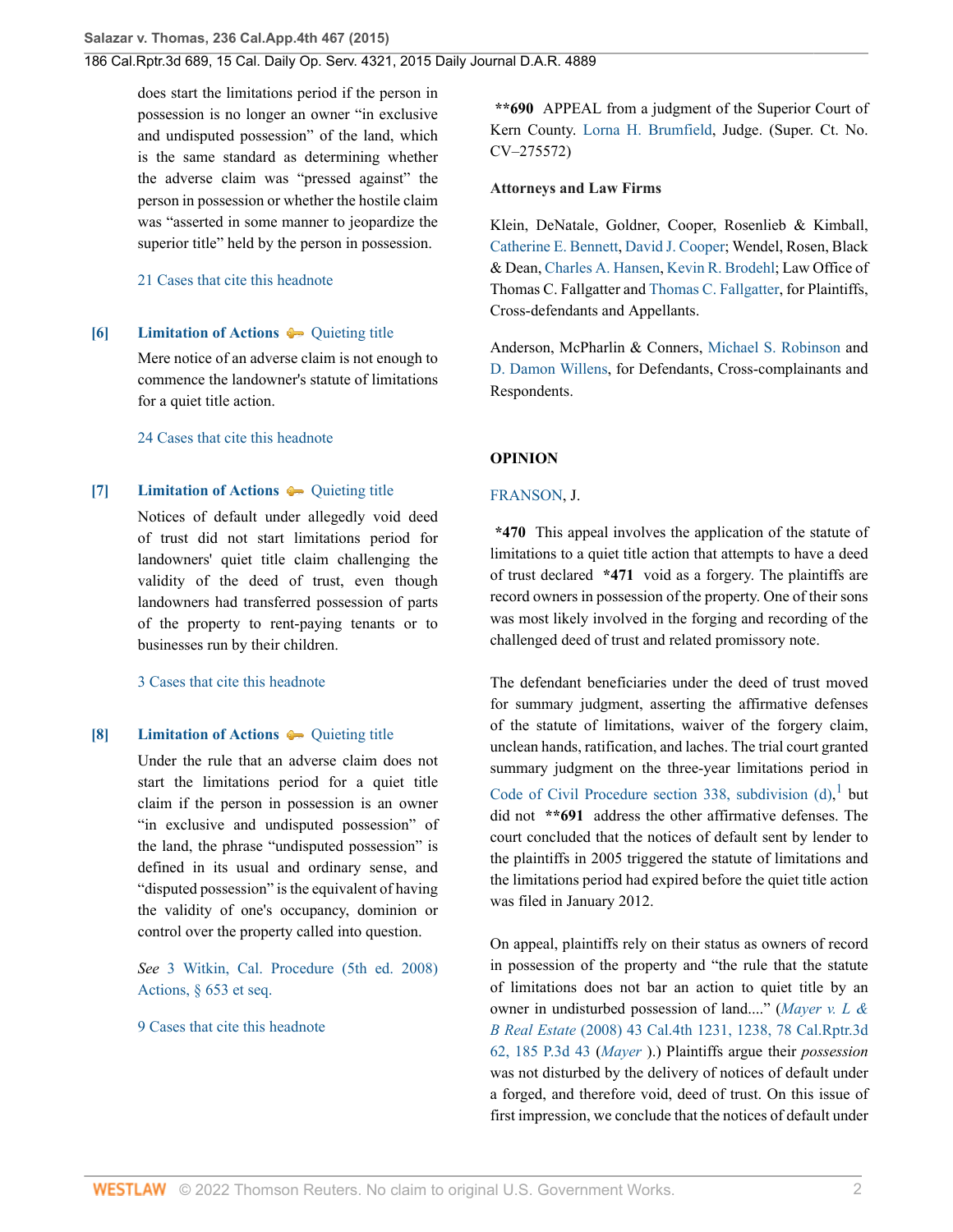a void deed of trust provided notice of a cloud on plaintiffs' title, but did not dispute or disturb plaintiffs' possession of the property. Consequently, the statute of limitations does not bar their quiet title action.

As to the beneficiaries' other affirmative defenses of waiver, unclean hands, ratification, and laches, their separate statements do not set forth all of the facts material to those defenses. For example, the fact of prejudice or detriment is material to the defenses of unclean hands and laches and the separate statements did not identify how the beneficiaries were prejudiced by not being informed about the forgeries until 2006.

We therefore reverse the judgment and the order awarding attorney fees.

# **FACTS**

Plaintiff Jaime Salazar was born in Mexico in 1945. He attended school through the second grade, speaks little English, reads hardly any English, and cannot write English. Plaintiff Alisia Salazar was born in California in 1949 and attended school through the second grade. She understands very little English and does not speak, read or write English. Plaintiffs were married in 1964. Since about 1990, plaintiffs have made a living by operating a food truck.

**\*472** In 1992, plaintiffs purchased the commercial real property that is the subject of this action, located on East Brundage Lane in Bakersfield (Brundage Property). Plaintiffs' declarations state that since purchasing the Brundage Property they "have had a store there, a restaurant and other similar businesses." For most of the time, all of the businesses occupying the Brundage Property were run by their children, who did not pay rent. Plaintiffs also had other tenants who paid them rent.

On January 7, 2005, a deed of trust and absolute assignment of rents, signed on December 17, 2004, was recorded with the Kern County Recorder's Office as document No. 0205004541 (deed of trust). The deed of trust listed two parcels of real estate as collateral--the Brundage Property and another parcel located on California Avenue in Bakersfield (California Avenue Property). The debt secured by the deed of trust was described as a promissory note dated December 13, [2](#page-7-2)004, in the principal amount of  $$350,000$ <sup>2</sup> The proceeds of

the promissory note were for the purchase of the California Avenue Property.

The deed of trust stated defendant Hope Trust Deed Company, Inc., a California corporation doing business as HOPE 4 LOANS (Hope, Inc.), was the trustee and **\*\*692** listed as beneficiaries defendants Ann Howard (15 percent interest), J.D. Heib (11 percent interest), Mary Burleigh (6 percent interest), and Hope, Inc. (68 percent interest). Hope, Inc. subsequently assigned portions of its interest in the loan to other individuals and trusts. These individuals and trustees of the trust, along with the loan servicer, constitute the remaining defendants in this lawsuit. $3$ 

<span id="page-2-1"></span>The motions for summary judgment that are the subject of this appeal were filed by two groups of defendants. Jeffrey Dwayne "J.D." Heib, Walter Okon and Hope, Inc. constituted the "Hope Defendants." Jack Thomas, Maria Thomas, Bret M. Powell, Carlos E. Zozula, Maria A. Zozula, Beverly Barnhart, Ann Howard, Mary Burleigh and related trusts constituted the "Thomas Defendants."[4](#page-7-4)

<span id="page-2-2"></span>Both the deed of trust and the note purport to have been made by plaintiffs. However, plaintiffs alleged that the signatures on the note and deed of trust **\*473** were forged and were not placed on the deed of trust at their direction. Mr. Salazar believes that their son, Jaime Salazar, Jr. (Junior), forged their names on the documents.

On March 30, 2005, a notice of default and election to sell under deed of trust was recorded. It stated that past due payments and expenses totaling \$10,851.98 were due as of March 29, 2005, and payment of this amount was necessary to bring the \$350,000 promissory note into good standing. The notices of default were mailed to plaintiffs.

Because plaintiffs did not speak or read English, their youngest daughter, Marina Salazar (Marina), would go through their mail and identify the mail that was in English. Marina would open and look at that mail.

<span id="page-2-0"></span>In 2005, when Marina opened mail containing copies of the notices of default, she called her brother Zeke Salazar (Zeke) and asked him if he knew anything about a mortgage or default on the Brundage Property. Zeke told her he did not know anything and suggested she call Junior. Junior told Marina that it was his business and he would take care of it. Marina's declaration states that, acting on the advice of Zeke,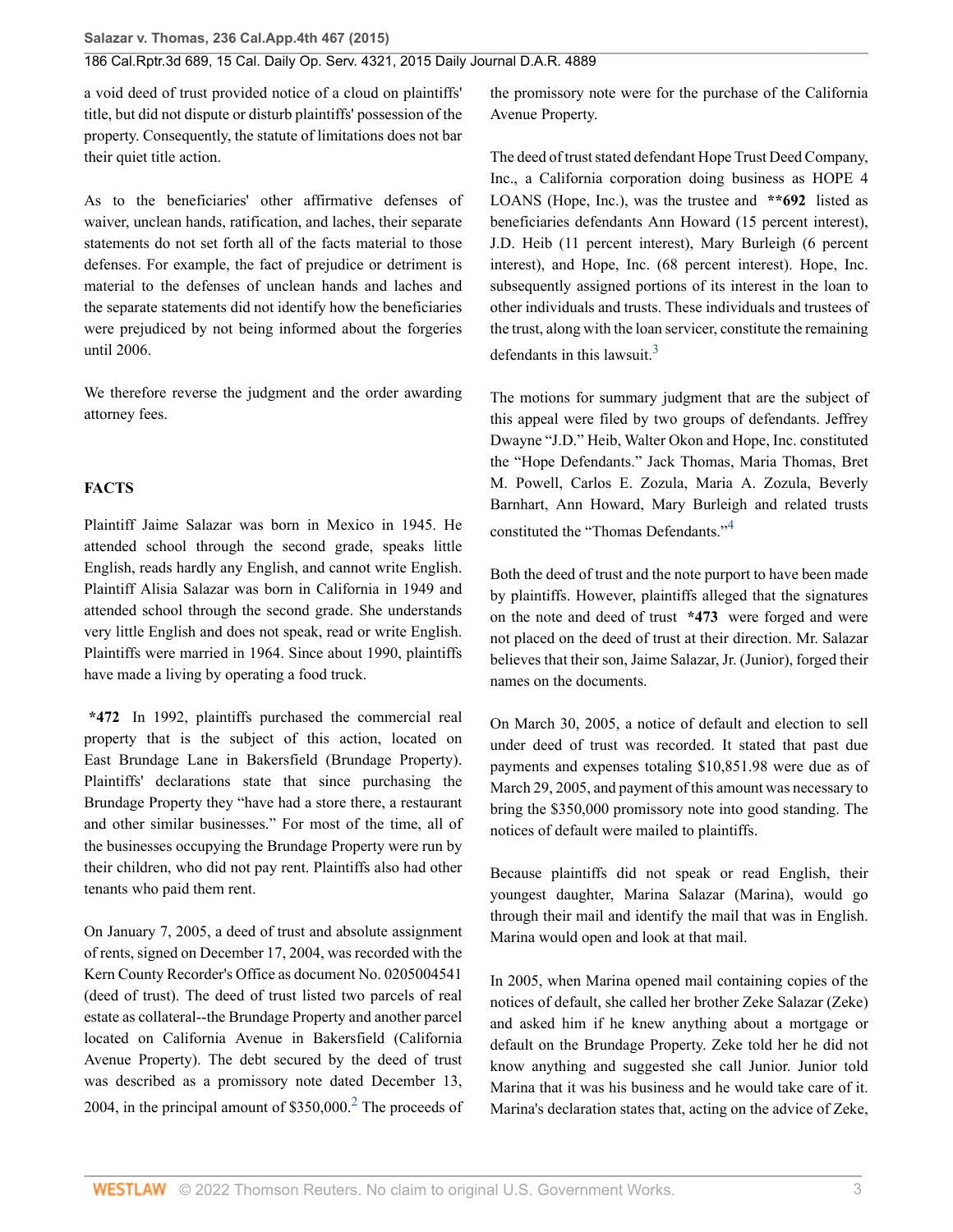she did not show or tell plaintiffs about the notices of default at that time.

After additional notices of default were received, Zeke told Marina to talk with their father. Marina's declaration states she believes this occurred in late 2005 and, a short time later, her father asked her to contact the people sending the notices. Accordingly, Marina started calling the loan servicer, PLM, in late 2005. From her first call to PLM until sometime in 2011, Marina spoke regularly with different people at PLM about the mortgage.

Marina's declaration states that sometime in 2006 or 2007, she told someone at PLM that her parents had not signed the mortgage on the Brundage Property and that someone had forged their signatures. A short time later, perhaps the same day, Marina received a phone call from a man who identified himself as Heib. Marina repeated to him that her parents had not signed any mortgage on the Brundage Property and that their signatures must have been forged. In response, Heib said **\*\*693** something like, "Well that is interesting," thanked her for talking to him, and ended the telephone conversation.

When Junior disappeared in 2009, Mr. Salazar began to make the payments on the loan. He would bring Marina money and she would deposit it into her bank account, purchase a cashier's check and send the check to PLM. Marina's declaration states these payments by her father began in mid-2009 and, after a few payments, PLM sent another notice of default.

**\*474** Marina's declaration states that she and Heib had discussions about the latest default and they "agreed to an arrangement where my father would pay some amount immediately and would pay the regular monthly payment every month, and in addition, would pay an extra amount later." Shortly after that discussion, PLM sent a forbearance agreement to Marina. She signed her parents' names on the forbearance agreement and sent it to PLM in October 2009.

The forbearance agreement identified plaintiffs as the "borrower" and included provisions (1) setting forth a payment schedule; (2) stating the borrower released all claims against defendants; and (3) representing that the borrower had no claims, actions or offsets relating to the loan documents, the secured obligation or the deed of trust. The forbearance agreement also stated that, prior to signing the agreement, the borrower had been advised to take it to an independent attorney and had been given an opportunity to do so.

Subsequently, Mr. Salazar made payments in accordance with the schedule of payments set forth in the forbearance agreement. Later, Marina signed plaintiffs' names to two extensions of the forbearance agreement.

The forbearance agreement and extensions were prepared by PLM at the direction of Hope, Inc. Hope, Inc. asserts that it rescinded the defaults and reinstated the loan based on its receipt of the signed forbearance agreement and the payments made pursuant to that agreement.

Payments continued to be made on the loan as of the date of defendants' motion for summary judgment.

# **PROCEEDINGS**

On January 9, 2012, plaintiffs filed a verified complaint. The operative pleading in this case is their second amended complaint (SAC), which alleges causes of action for (1) quiet title, (2) declaratory relief, (3) relief on the ground of mistake, (4) cancellation of deed of trust, and (5) injunctive relief. The SAC challenges the validity of the deed of trust, alleging plaintiffs' signatures on the note and deed of trust were forged and those signatures were not placed on the deed of trust at their direction. Plaintiffs also alleged the deed of trust was a cloud on their title to the Brundage Property.

The Hope Defendants and the Thomas Defendants filed answers and then cross-complained against plaintiffs and Junior. The third affirmative defense in both answers asserted that "every purported cause of action in the Second **\*475** Amended Complaint is barred by the applicable statute of limitations, including, but not limited to [Code of Civil](http://www.westlaw.com/Link/Document/FullText?findType=L&pubNum=1000201&cite=CACPS318&originatingDoc=I0606f4f0f26711e495e6a5de55118874&refType=LQ&originationContext=document&vr=3.0&rs=cblt1.0&transitionType=DocumentItem&contextData=(sc.History*oc.DocLink)) [Procedure \[sections\] 318](http://www.westlaw.com/Link/Document/FullText?findType=L&pubNum=1000201&cite=CACPS318&originatingDoc=I0606f4f0f26711e495e6a5de55118874&refType=LQ&originationContext=document&vr=3.0&rs=cblt1.0&transitionType=DocumentItem&contextData=(sc.History*oc.DocLink)), [319](http://www.westlaw.com/Link/Document/FullText?findType=L&pubNum=1000201&cite=CACPS319&originatingDoc=I0606f4f0f26711e495e6a5de55118874&refType=LQ&originationContext=document&vr=3.0&rs=cblt1.0&transitionType=DocumentItem&contextData=(sc.History*oc.DocLink)), [320](http://www.westlaw.com/Link/Document/FullText?findType=L&pubNum=1000201&cite=CACPS320&originatingDoc=I0606f4f0f26711e495e6a5de55118874&refType=LQ&originationContext=document&vr=3.0&rs=cblt1.0&transitionType=DocumentItem&contextData=(sc.History*oc.DocLink)), [321](http://www.westlaw.com/Link/Document/FullText?findType=L&pubNum=1000201&cite=CACPS321&originatingDoc=I0606f4f0f26711e495e6a5de55118874&refType=LQ&originationContext=document&vr=3.0&rs=cblt1.0&transitionType=DocumentItem&contextData=(sc.History*oc.DocLink)), [325](http://www.westlaw.com/Link/Document/FullText?findType=L&pubNum=1000201&cite=CACPS325&originatingDoc=I0606f4f0f26711e495e6a5de55118874&refType=LQ&originationContext=document&vr=3.0&rs=cblt1.0&transitionType=DocumentItem&contextData=(sc.History*oc.DocLink)) and [338.](http://www.westlaw.com/Link/Document/FullText?findType=L&pubNum=1000201&cite=CACPS338&originatingDoc=I0606f4f0f26711e495e6a5de55118874&refType=LQ&originationContext=document&vr=3.0&rs=cblt1.0&transitionType=DocumentItem&contextData=(sc.History*oc.DocLink))"[5](#page-8-0)

<span id="page-3-1"></span>**\*\*694** In April 2013, the Hope Defendants and the Thomas Defendants filed motions for summary judgment. The motions were based on five affirmative defenses: (1) the three-year statute of limitations in [subdivision \(d\) of section](http://www.westlaw.com/Link/Document/FullText?findType=L&pubNum=1000201&cite=CACPS338&originatingDoc=I0606f4f0f26711e495e6a5de55118874&refType=SP&originationContext=document&vr=3.0&rs=cblt1.0&transitionType=DocumentItem&contextData=(sc.History*oc.DocLink)#co_pp_5ba1000067d06) [338, \(2\)](http://www.westlaw.com/Link/Document/FullText?findType=L&pubNum=1000201&cite=CACPS338&originatingDoc=I0606f4f0f26711e495e6a5de55118874&refType=SP&originationContext=document&vr=3.0&rs=cblt1.0&transitionType=DocumentItem&contextData=(sc.History*oc.DocLink)#co_pp_5ba1000067d06)waiver, (3) unclean hands, (4) ratification, and (5) laches.

<span id="page-3-2"></span><span id="page-3-0"></span>**[\[1\]](#page-0-0)** Defendants' separate statements repeated the same 70 paragraphs of material facts for each of the affirmative defenses<sup>[6](#page-8-1)</sup>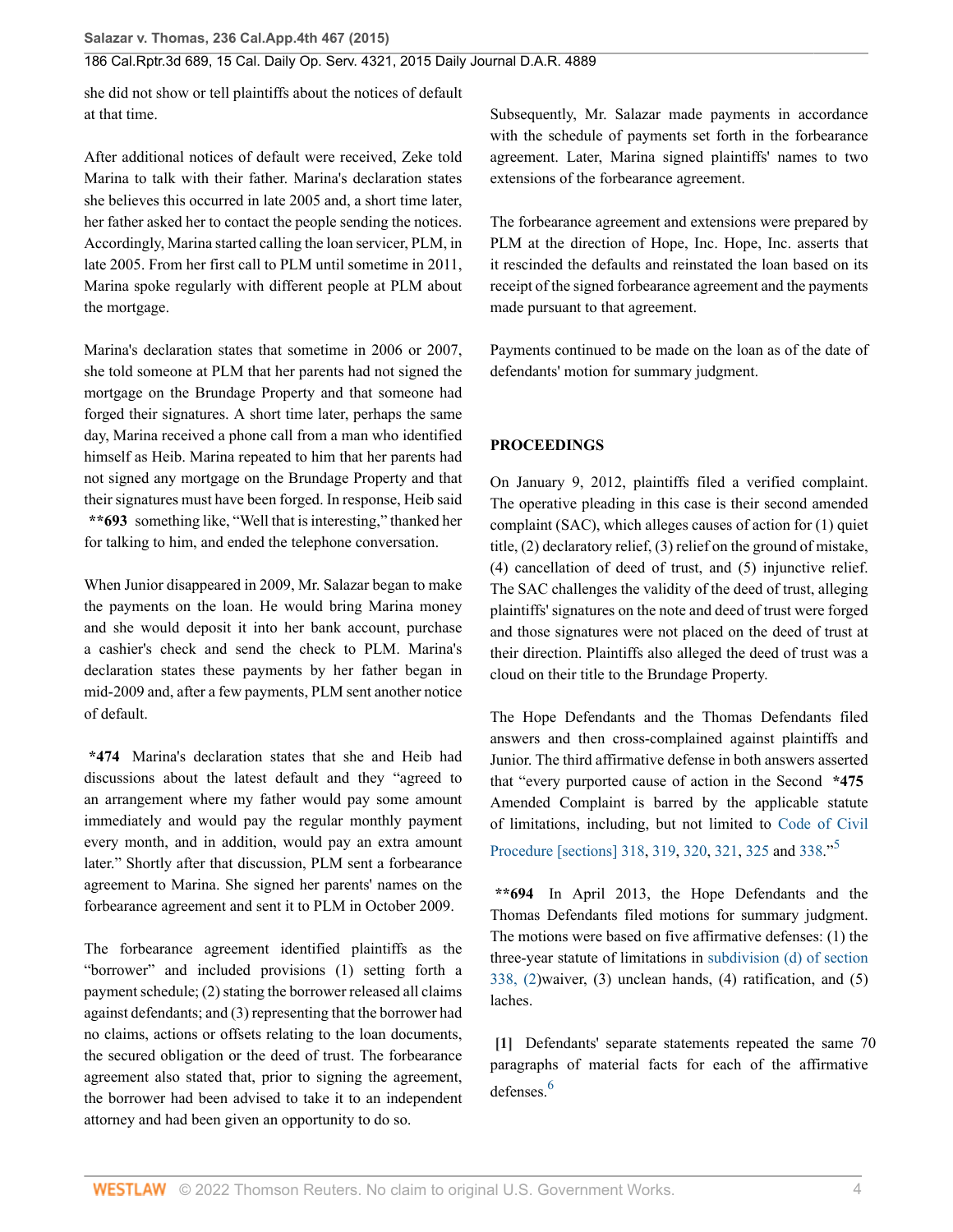Plaintiffs filed oppositions to both motions accompanied by supporting evidence and a separate document containing 19 written objections to the evidence presented by defendants. Defendants' reply papers included 24 objections to the evidence submitted by plaintiffs.

In June 2013, at the hearing on the motions, the trial court announced its rulings on the objections and then heard arguments from counsel. The court also granted defendants' request for judicial notice of several recorded documents and documents filed with the court.

In July 2013, the trial court filed orders granting the motions for summary judgment. Judgments in favor of defendants were later entered.

Plaintiffs appealed the judgments.

### *Attorney Fees Award and Appeal*

After the judgments were entered, defendants filed motions for attorney fees as authorized by contract and by [Civil Code](http://www.westlaw.com/Link/Document/FullText?findType=L&pubNum=1000200&cite=CACIS1717&originatingDoc=I0606f4f0f26711e495e6a5de55118874&refType=LQ&originationContext=document&vr=3.0&rs=cblt1.0&transitionType=DocumentItem&contextData=(sc.History*oc.DocLink)) [section 1717.](http://www.westlaw.com/Link/Document/FullText?findType=L&pubNum=1000200&cite=CACIS1717&originatingDoc=I0606f4f0f26711e495e6a5de55118874&refType=LQ&originationContext=document&vr=3.0&rs=cblt1.0&transitionType=DocumentItem&contextData=(sc.History*oc.DocLink)) Plaintiffs opposed the motions.

**\*476** In October 2013, the trial court awarded attorney fees to the Hope Defendants and the Thomas Defendants in the amounts of \$110,753.32 and \$156,685.00, respectively. Plaintiffs appealed the awards of attorney fees.

In February 2014, pursuant to the stipulation of the parties, this court consolidated the appeal from the judgment with the appeal of the award of attorney fees.

#### **DISCUSSION**

I. *Motions For Summary Judgment*[\\*\\*](#page-8-2)

II. *Statute of Limitations For Quiet Title Actions*

The first issue defendants presented in their motion for summary judgment was whether all plaintiffs' causes of action were barred by the three-year statute of limitations in [section](http://www.westlaw.com/Link/Document/FullText?findType=L&pubNum=1000201&cite=CACPS338&originatingDoc=I0606f4f0f26711e495e6a5de55118874&refType=SP&originationContext=document&vr=3.0&rs=cblt1.0&transitionType=DocumentItem&contextData=(sc.History*oc.DocLink)#co_pp_5ba1000067d06) [338, subdivision \(d\)](http://www.westlaw.com/Link/Document/FullText?findType=L&pubNum=1000201&cite=CACPS338&originatingDoc=I0606f4f0f26711e495e6a5de55118874&refType=SP&originationContext=document&vr=3.0&rs=cblt1.0&transitionType=DocumentItem&contextData=(sc.History*oc.DocLink)#co_pp_5ba1000067d06).

A. *General Principles*

*1. Choosing a Limitations Period*

<span id="page-4-0"></span>**[\[2\]](#page-0-1)** The Legislature has not established a specific statute of limitations for actions to quiet title. (*[Muktarian v. Barmby](http://www.westlaw.com/Link/Document/FullText?findType=Y&serNum=1965109530&pubNum=0000661&originatingDoc=I0606f4f0f26711e495e6a5de55118874&refType=RP&originationContext=document&vr=3.0&rs=cblt1.0&transitionType=DocumentItem&contextData=(sc.History*oc.DocLink))* [\(1965\) 63 Cal.2d 558, 560, 47 Cal.Rptr. 483, 407 P.2d](http://www.westlaw.com/Link/Document/FullText?findType=Y&serNum=1965109530&pubNum=0000661&originatingDoc=I0606f4f0f26711e495e6a5de55118874&refType=RP&originationContext=document&vr=3.0&rs=cblt1.0&transitionType=DocumentItem&contextData=(sc.History*oc.DocLink)) [659](http://www.westlaw.com/Link/Document/FullText?findType=Y&serNum=1965109530&pubNum=0000661&originatingDoc=I0606f4f0f26711e495e6a5de55118874&refType=RP&originationContext=document&vr=3.0&rs=cblt1.0&transitionType=DocumentItem&contextData=(sc.History*oc.DocLink)) (*[Muktarian](http://www.westlaw.com/Link/Document/FullText?findType=Y&serNum=1965109530&pubNum=0000231&originatingDoc=I0606f4f0f26711e495e6a5de55118874&refType=RP&originationContext=document&vr=3.0&rs=cblt1.0&transitionType=DocumentItem&contextData=(sc.History*oc.DocLink))* ).) Therefore, courts refer to the underlying theory of **\*\*695** relief to determine the applicable period of limitations. (*[Ibid.;](http://www.westlaw.com/Link/Document/FullText?findType=Y&serNum=1965109530&pubNum=0000231&originatingDoc=I0606f4f0f26711e495e6a5de55118874&refType=RP&originationContext=document&vr=3.0&rs=cblt1.0&transitionType=DocumentItem&contextData=(sc.History*oc.DocLink))* see 53 Cal.Jur.3d (2012) Quieting Title, § 34, pp. 412-413.) An inquiry into the underlying theory requires the court to identify the nature (i.e., the "gravamen") of the cause of action. (*[Hensler v. City of Glendale](http://www.westlaw.com/Link/Document/FullText?findType=Y&serNum=1994157329&pubNum=0000661&originatingDoc=I0606f4f0f26711e495e6a5de55118874&refType=RP&originationContext=document&vr=3.0&rs=cblt1.0&transitionType=DocumentItem&contextData=(sc.History*oc.DocLink))* (1994) 8 [Cal.4th 1, 22, 32 Cal.Rptr.2d 244, 876 P.2d 1043.](http://www.westlaw.com/Link/Document/FullText?findType=Y&serNum=1994157329&pubNum=0000661&originatingDoc=I0606f4f0f26711e495e6a5de55118874&refType=RP&originationContext=document&vr=3.0&rs=cblt1.0&transitionType=DocumentItem&contextData=(sc.History*oc.DocLink)))

<span id="page-4-6"></span><span id="page-4-5"></span><span id="page-4-1"></span>**[\[3\]](#page-0-2)** Generally, the most likely time limits for a quiet title action are the five-year limitations period for adverse possession,[7](#page-8-3) the four-year limitations **\*477** period for the cancellation of an instrument, $8$  or the three-year limitations period for claims based on fraud and mistake.<sup>[9](#page-8-5)</sup>

### <span id="page-4-7"></span>*2. When the Limitations Period Begins to Run*

<span id="page-4-8"></span><span id="page-4-2"></span>**[\[4\]](#page-0-3)** Although the applicable limitations period is determined by looking at the gravamen of the quiet title cause of action, the general principles about when that limitations period commences<sup>[10](#page-8-6)</sup> do not necessarily apply because quiet title actions have special rules for when the limitations period begins to run.

<span id="page-4-3"></span>**[\[5\]](#page-0-4)** First, " 'as a general rule, the statute of limitations [for a quiet title action] does not run against one in possession of land.' " (*Tannhauser v. Adams* [\(1947\) 31 Cal.2d 169, 175,](http://www.westlaw.com/Link/Document/FullText?findType=Y&serNum=1948114101&pubNum=0000661&originatingDoc=I0606f4f0f26711e495e6a5de55118874&refType=RP&originationContext=document&vr=3.0&rs=cblt1.0&transitionType=DocumentItem&contextData=(sc.History*oc.DocLink)) [187 P.2d 716.](http://www.westlaw.com/Link/Document/FullText?findType=Y&serNum=1948114101&pubNum=0000661&originatingDoc=I0606f4f0f26711e495e6a5de55118874&refType=RP&originationContext=document&vr=3.0&rs=cblt1.0&transitionType=DocumentItem&contextData=(sc.History*oc.DocLink))) Part of the rationale for this special rule for quiet title actions is an unwillingness to convert a statute of limitations into a statute that works a forfeiture of property rights on the person holding the most obvious and important property right--namely, possession. (*Id.* [at p. 175, 187 P.2d](http://www.westlaw.com/Link/Document/FullText?findType=Y&serNum=1948114101&pubNum=0000661&originatingDoc=I0606f4f0f26711e495e6a5de55118874&refType=RP&originationContext=document&vr=3.0&rs=cblt1.0&transitionType=DocumentItem&contextData=(sc.History*oc.DocLink)) [716](http://www.westlaw.com/Link/Document/FullText?findType=Y&serNum=1948114101&pubNum=0000661&originatingDoc=I0606f4f0f26711e495e6a5de55118874&refType=RP&originationContext=document&vr=3.0&rs=cblt1.0&transitionType=DocumentItem&contextData=(sc.History*oc.DocLink)).)

<span id="page-4-4"></span>Second, this rule for quiet title actions is not absolute. It is subject to a qualification that the California Supreme Court has described in different ways over the years. Recently, the court stated: "It has long been the law that whether a statute of limitations bars an action to quiet title may turn on whether the plaintiff is in *undisturbed* possession of the land." (*[Mayer,](http://www.westlaw.com/Link/Document/FullText?findType=Y&serNum=2016314529&pubNum=0004645&originatingDoc=I0606f4f0f26711e495e6a5de55118874&refType=RP&originationContext=document&vr=3.0&rs=cblt1.0&transitionType=DocumentItem&contextData=(sc.History*oc.DocLink)) supra,* [43 Cal.4th at p. 1237, 78 Cal.Rptr.3d 62, 185 P.3d 43,](http://www.westlaw.com/Link/Document/FullText?findType=Y&serNum=2016314529&pubNum=0004645&originatingDoc=I0606f4f0f26711e495e6a5de55118874&refType=RP&originationContext=document&vr=3.0&rs=cblt1.0&transitionType=DocumentItem&contextData=(sc.History*oc.DocLink)) italics added.) The term *undisturbed* possession reflects the reference in *[Sears v. County of Calaveras](http://www.westlaw.com/Link/Document/FullText?findType=Y&serNum=1955113768&pubNum=0000661&originatingDoc=I0606f4f0f26711e495e6a5de55118874&refType=RP&originationContext=document&vr=3.0&rs=cblt1.0&transitionType=DocumentItem&contextData=(sc.History*oc.DocLink))* (1955) 45 Cal.2d [518, 289 P.2d 425](http://www.westlaw.com/Link/Document/FullText?findType=Y&serNum=1955113768&pubNum=0000661&originatingDoc=I0606f4f0f26711e495e6a5de55118874&refType=RP&originationContext=document&vr=3.0&rs=cblt1.0&transitionType=DocumentItem&contextData=(sc.History*oc.DocLink)) (*[Sears](http://www.westlaw.com/Link/Document/FullText?findType=Y&serNum=1955113768&pubNum=0000231&originatingDoc=I0606f4f0f26711e495e6a5de55118874&refType=RP&originationContext=document&vr=3.0&rs=cblt1.0&transitionType=DocumentItem&contextData=(sc.History*oc.DocLink))* ) to "an owner in exclusive and undisputed possession...." (*Id.* [at p. 521, 289 P.2d 425](http://www.westlaw.com/Link/Document/FullText?findType=Y&serNum=1955113768&pubNum=0000661&originatingDoc=I0606f4f0f26711e495e6a5de55118874&refType=RP&originationContext=document&vr=3.0&rs=cblt1.0&transitionType=DocumentItem&contextData=(sc.History*oc.DocLink)).)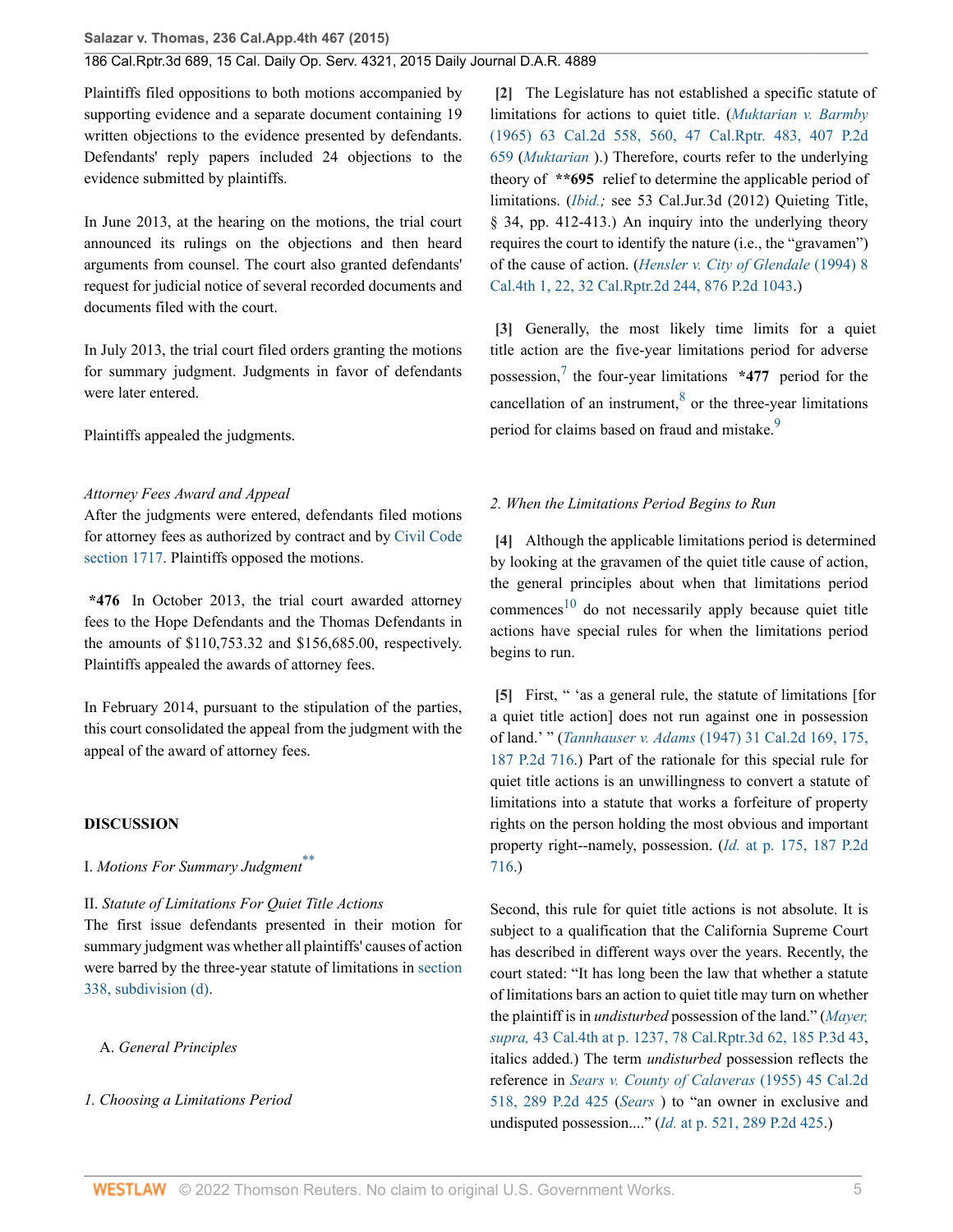In 1965, Chief Justice Traynor discussed the general rule that the statute of limitations for a quiet title action does not run against a party in possession of the land and identified at least part of the rationale for the limited qualification:

"[N]o statute of limitations runs against a plaintiff seeking to quiet title while he is in possession of the property. [Citations.] In many instances one in possession would not know of dormant adverse **\*\*696** claims **\*478** of persons not in possession. [Citation.] Moreover, even if, as here, the party in possession knows of such a potential claimant, there is no reason to put him to the expense and inconvenience of litigation *until such a claim is pressed against him.* [Citation.]" (*[Muktarian, supra,](http://www.westlaw.com/Link/Document/FullText?findType=Y&serNum=1965109530&pubNum=0000661&originatingDoc=I0606f4f0f26711e495e6a5de55118874&refType=RP&originationContext=document&vr=3.0&rs=cblt1.0&transitionType=DocumentItem&contextData=(sc.History*oc.DocLink))* 63 Cal.2d at [p. 560, 47 Cal.Rptr. 483, 407 P.2d 659,](http://www.westlaw.com/Link/Document/FullText?findType=Y&serNum=1965109530&pubNum=0000661&originatingDoc=I0606f4f0f26711e495e6a5de55118874&refType=RP&originationContext=document&vr=3.0&rs=cblt1.0&transitionType=DocumentItem&contextData=(sc.History*oc.DocLink)) fn. omitted, italics added. $)^{11}$  $)^{11}$  $)^{11}$ 

<span id="page-5-2"></span><span id="page-5-0"></span>**[\[6\]](#page-1-1)** Thus, mere notice of an adverse claim is not enough to commence the owner's statute of limitations.

Earlier, in 1921, the Supreme Court addressed the statute of limitations in a quiet title action by stating:

"An outstanding adverse claim, which amounts only to a cloud upon the title, is a continuing cause of action, and is not barred by lapse of time, until the hostile claim is asserted in some manner to jeopardize the superior title. So long as the adverse claim lies dormant and inactive the owner of the superior title may not be incommoded by it and has the privilege of allowing it to stand indefinitely. Each day's assertion of such adverse claim gives a renewed cause of action to quiet title until such action is brought." (*[Secret Valley Land Co. v. Perry](http://www.westlaw.com/Link/Document/FullText?findType=Y&serNum=1922116103&pubNum=0000660&originatingDoc=I0606f4f0f26711e495e6a5de55118874&refType=RP&originationContext=document&vr=3.0&rs=cblt1.0&transitionType=DocumentItem&contextData=(sc.History*oc.DocLink))* (1921) [187 Cal. 420, 426–427, 202 P. 449](http://www.westlaw.com/Link/Document/FullText?findType=Y&serNum=1922116103&pubNum=0000660&originatingDoc=I0606f4f0f26711e495e6a5de55118874&refType=RP&originationContext=document&vr=3.0&rs=cblt1.0&transitionType=DocumentItem&contextData=(sc.History*oc.DocLink)) (*[Secret Valley](http://www.westlaw.com/Link/Document/FullText?findType=Y&serNum=1922116103&pubNum=0000220&originatingDoc=I0606f4f0f26711e495e6a5de55118874&refType=RP&originationContext=document&vr=3.0&rs=cblt1.0&transitionType=DocumentItem&contextData=(sc.History*oc.DocLink))* ).)

The variations in language appearing in these Supreme Court decisions do not refer to different legal standards. Instead, they describe the same standard in different words. Therefore, the question presented in this case can be phrased as whether any of the notices of default sent to plaintiffs disturbed their possession of the Brundage Property. (*[Mayer, supra,](http://www.westlaw.com/Link/Document/FullText?findType=Y&serNum=2016314529&pubNum=0004645&originatingDoc=I0606f4f0f26711e495e6a5de55118874&refType=RP&originationContext=document&vr=3.0&rs=cblt1.0&transitionType=DocumentItem&contextData=(sc.History*oc.DocLink))* [43 Cal.4th at p. 1237, 78 Cal.Rptr.3d 62, 185 P.3d 43](http://www.westlaw.com/Link/Document/FullText?findType=Y&serNum=2016314529&pubNum=0004645&originatingDoc=I0606f4f0f26711e495e6a5de55118874&refType=RP&originationContext=document&vr=3.0&rs=cblt1.0&transitionType=DocumentItem&contextData=(sc.History*oc.DocLink)).) Alternatively, the question can be stated as (1) when were plaintiffs no longer owners "in exclusive and undisputed possession" of the land (*Sears, supra,* [45 Cal.2d at p. 521, 289](http://www.westlaw.com/Link/Document/FullText?findType=Y&serNum=1955113768&pubNum=0000661&originatingDoc=I0606f4f0f26711e495e6a5de55118874&refType=RP&originationContext=document&vr=3.0&rs=cblt1.0&transitionType=DocumentItem&contextData=(sc.History*oc.DocLink)) [P.2d 425\)](http://www.westlaw.com/Link/Document/FullText?findType=Y&serNum=1955113768&pubNum=0000661&originatingDoc=I0606f4f0f26711e495e6a5de55118874&refType=RP&originationContext=document&vr=3.0&rs=cblt1.0&transitionType=DocumentItem&contextData=(sc.History*oc.DocLink)); (2) when was defendants' adverse "claim ... pressed against" plaintiffs (*Muktarian, supra,* [63 Cal.2d at p. 561, 47](http://www.westlaw.com/Link/Document/FullText?findType=Y&serNum=1965109530&pubNum=0000661&originatingDoc=I0606f4f0f26711e495e6a5de55118874&refType=RP&originationContext=document&vr=3.0&rs=cblt1.0&transitionType=DocumentItem&contextData=(sc.History*oc.DocLink)) [Cal.Rptr. 483, 407 P.2d 659\)](http://www.westlaw.com/Link/Document/FullText?findType=Y&serNum=1965109530&pubNum=0000661&originatingDoc=I0606f4f0f26711e495e6a5de55118874&refType=RP&originationContext=document&vr=3.0&rs=cblt1.0&transitionType=DocumentItem&contextData=(sc.History*oc.DocLink)); or (3) when was defendants' hostile claim "asserted in some manner to jeopardize the superior title" held by plaintiffs (*[Secret Valley, supra,](http://www.westlaw.com/Link/Document/FullText?findType=Y&serNum=1922116103&pubNum=0000660&originatingDoc=I0606f4f0f26711e495e6a5de55118874&refType=RP&originationContext=document&vr=3.0&rs=cblt1.0&transitionType=DocumentItem&contextData=(sc.History*oc.DocLink))* 187 Cal. [at p. 426, 202 P. 449\)](http://www.westlaw.com/Link/Document/FullText?findType=Y&serNum=1922116103&pubNum=0000660&originatingDoc=I0606f4f0f26711e495e6a5de55118874&refType=RP&originationContext=document&vr=3.0&rs=cblt1.0&transitionType=DocumentItem&contextData=(sc.History*oc.DocLink)).

Defendants argue the statute of limitations began to run in 2005 because plaintiffs were not owners "in exclusive and undisputed possession." (*Sears, supra,* [45 Cal.2d at p. 521,](http://www.westlaw.com/Link/Document/FullText?findType=Y&serNum=1955113768&pubNum=0000661&originatingDoc=I0606f4f0f26711e495e6a5de55118874&refType=RP&originationContext=document&vr=3.0&rs=cblt1.0&transitionType=DocumentItem&contextData=(sc.History*oc.DocLink)) [289 P.2d 425](http://www.westlaw.com/Link/Document/FullText?findType=Y&serNum=1955113768&pubNum=0000661&originatingDoc=I0606f4f0f26711e495e6a5de55118874&refType=RP&originationContext=document&vr=3.0&rs=cblt1.0&transitionType=DocumentItem&contextData=(sc.History*oc.DocLink)).) We adopt the "exclusive and undisputed" formulation of the legal standard and address whether plaintiffs' possession was both exclusive and undisputed.

### <span id="page-5-1"></span>**\*479** B. *Exclusive Possession and Tenants*

**[\[7\]](#page-1-0)** Defendants argue plaintiffs were not in exclusive possession of the Brundage Property because plaintiffs had transferred possession of parts of the Brundage Property to rent-paying tenants or to businesses run by their children, who paid no rent. Defendants have cited no authority to support the position that an owner with tenants is no longer in exclusive possession of the property.

In contrast, a California legal encyclopedia has addressed how the commencement of the statute of limitations in a quiet title action is affected when the owner's property has been leased to a tenant: "[N]o statute of limitations runs against a plaintiff seeking to quiet title while he or she is **\*\*697** in possession of the property, as where the plaintiff has been and is in possession through his or her tenant for a long period of time." (43 Cal.Jur.3d (2011) Limitations of Actions, § 108, p. 186, fn. omitted.) Similarly, in *[Ankoanda](http://www.westlaw.com/Link/Document/FullText?findType=Y&serNum=1996093485&pubNum=0003484&originatingDoc=I0606f4f0f26711e495e6a5de55118874&refType=RP&originationContext=document&vr=3.0&rs=cblt1.0&transitionType=DocumentItem&contextData=(sc.History*oc.DocLink)) v. Walker-Smith* [\(1996\) 44 Cal.App.4th 610, 52 Cal.Rptr.2d](http://www.westlaw.com/Link/Document/FullText?findType=Y&serNum=1996093485&pubNum=0003484&originatingDoc=I0606f4f0f26711e495e6a5de55118874&refType=RP&originationContext=document&vr=3.0&rs=cblt1.0&transitionType=DocumentItem&contextData=(sc.History*oc.DocLink)) [39](http://www.westlaw.com/Link/Document/FullText?findType=Y&serNum=1996093485&pubNum=0003484&originatingDoc=I0606f4f0f26711e495e6a5de55118874&refType=RP&originationContext=document&vr=3.0&rs=cblt1.0&transitionType=DocumentItem&contextData=(sc.History*oc.DocLink)), the court recognized the general principle "that a landlord remains seised and possessed of leased property through [his/ her] tenant as against third parties and/or the tenant...." (*[Id.](http://www.westlaw.com/Link/Document/FullText?findType=Y&serNum=1996093485&pubNum=0003484&originatingDoc=I0606f4f0f26711e495e6a5de55118874&refType=RP&originationContext=document&vr=3.0&rs=cblt1.0&transitionType=DocumentItem&contextData=(sc.History*oc.DocLink))* at [p. 618, 52 Cal.Rptr.2d 39.](http://www.westlaw.com/Link/Document/FullText?findType=Y&serNum=1996093485&pubNum=0003484&originatingDoc=I0606f4f0f26711e495e6a5de55118874&refType=RP&originationContext=document&vr=3.0&rs=cblt1.0&transitionType=DocumentItem&contextData=(sc.History*oc.DocLink))) The court concluded this principle did not apply when the quiet title action was brought against an occupying tenant claiming a joint ownership interest pursuant to a recorded deed. (*[Ibid.](http://www.westlaw.com/Link/Document/FullText?findType=Y&serNum=1996093485&pubNum=0004041&originatingDoc=I0606f4f0f26711e495e6a5de55118874&refType=RP&originationContext=document&vr=3.0&rs=cblt1.0&transitionType=DocumentItem&contextData=(sc.History*oc.DocLink))*)

In this case, plaintiffs and defendants are not joint occupants of the Brundage Property. Therefore, the facts of this case are distinguishable from those presented in *[Ankoanda v.](http://www.westlaw.com/Link/Document/FullText?findType=Y&serNum=1996093485&pubNum=0003484&originatingDoc=I0606f4f0f26711e495e6a5de55118874&refType=RP&originationContext=document&vr=3.0&rs=cblt1.0&transitionType=DocumentItem&contextData=(sc.History*oc.DocLink)) Walker–Smith, supra,* [44 Cal.App.4th 610, 52 Cal.Rptr.2d](http://www.westlaw.com/Link/Document/FullText?findType=Y&serNum=1996093485&pubNum=0003484&originatingDoc=I0606f4f0f26711e495e6a5de55118874&refType=RP&originationContext=document&vr=3.0&rs=cblt1.0&transitionType=DocumentItem&contextData=(sc.History*oc.DocLink)) [39](http://www.westlaw.com/Link/Document/FullText?findType=Y&serNum=1996093485&pubNum=0003484&originatingDoc=I0606f4f0f26711e495e6a5de55118874&refType=RP&originationContext=document&vr=3.0&rs=cblt1.0&transitionType=DocumentItem&contextData=(sc.History*oc.DocLink)). Accordingly, we conclude plaintiffs remained seised and possessed of the Brundage Property through their own occupancy or the occupancy of their tenants. In other words, the fact that tenants occupied some parts of the Brundage Property during the time in question is insufficient to establish plaintiffs lacked exclusive possession.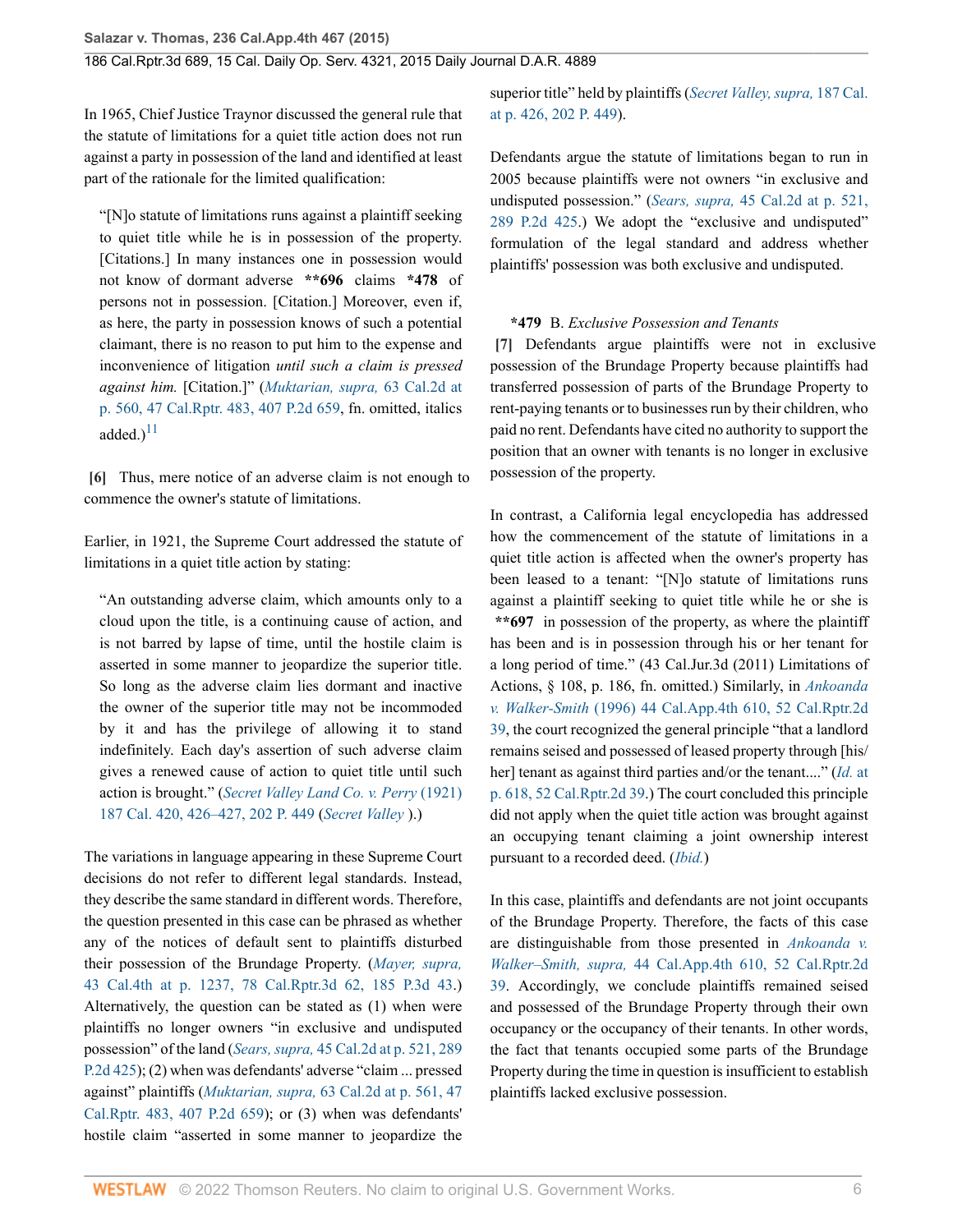C. *Disputed Possession--Notices of Default*

### *1. Contentions and Issues*

Defendants contend "possession became 'disputed' after [plaintiffs] received the first Notice of Default in March 2005" and, therefore, the notices of default triggered the statute of limitations.

Plaintiffs contend the notices of default were not valid because they were based on a void deed of trust and, alternatively, the notices of default were not a claim *to possession* and thus did not dispute plaintiffs' possession of the Brundage Property.

**\*480** The parties have not cited, and we have not located, any case addressing whether a notice of default issued under a deed of trust (whether or not forged) is sufficient to "dispute" the owners' possession and thus commence of the statute of limitations for the owners' quiet title action. We therefore are presented with an issue of first impression.

### *2. Background*

Generally, when a debt is secured by a deed of trust containing a power of sale, and a default has occurred, the creditor-beneficiary may seek recourse to the real property security through a judicial or a nonjudicial foreclosure. When the creditor-beneficiary chooses to pursue a nonjudicial foreclosure, the delivery of a notice of default is the first statutory step in that type of foreclosure. (See [Civ. Code, §](http://www.westlaw.com/Link/Document/FullText?findType=L&pubNum=1000200&cite=CACIS2924B&originatingDoc=I0606f4f0f26711e495e6a5de55118874&refType=LQ&originationContext=document&vr=3.0&rs=cblt1.0&transitionType=DocumentItem&contextData=(sc.History*oc.DocLink)) [2924b](http://www.westlaw.com/Link/Document/FullText?findType=L&pubNum=1000200&cite=CACIS2924B&originatingDoc=I0606f4f0f26711e495e6a5de55118874&refType=LQ&originationContext=document&vr=3.0&rs=cblt1.0&transitionType=DocumentItem&contextData=(sc.History*oc.DocLink)).) Subsequent steps in nonjudicial foreclosures include recording and delivering a notice of trustee's sale, holding the foreclosure sale, and issuing a trustee's deed upon sale to the successful bidder. (See [Civ. Code, §§ 2924](http://www.westlaw.com/Link/Document/FullText?findType=L&pubNum=1000200&cite=CACIS2924&originatingDoc=I0606f4f0f26711e495e6a5de55118874&refType=LQ&originationContext=document&vr=3.0&rs=cblt1.0&transitionType=DocumentItem&contextData=(sc.History*oc.DocLink))[-2924h](http://www.westlaw.com/Link/Document/FullText?findType=L&pubNum=1000200&cite=CACIS2924H&originatingDoc=I0606f4f0f26711e495e6a5de55118874&refType=LQ&originationContext=document&vr=3.0&rs=cblt1.0&transitionType=DocumentItem&contextData=(sc.History*oc.DocLink)); *Garfinkle v. Superior Court* [\(1978\) 21 Cal.3d 268, 274–](http://www.westlaw.com/Link/Document/FullText?findType=Y&serNum=1978109528&pubNum=0000661&originatingDoc=I0606f4f0f26711e495e6a5de55118874&refType=RP&originationContext=document&vr=3.0&rs=cblt1.0&transitionType=DocumentItem&contextData=(sc.History*oc.DocLink)) [275, 146 Cal.Rptr. 208, 578 P.2d 925](http://www.westlaw.com/Link/Document/FullText?findType=Y&serNum=1978109528&pubNum=0000661&originatingDoc=I0606f4f0f26711e495e6a5de55118874&refType=RP&originationContext=document&vr=3.0&rs=cblt1.0&transitionType=DocumentItem&contextData=(sc.History*oc.DocLink)) [overview of statutory procedures for nonjudicial foreclosures] (*[Garfinkle](http://www.westlaw.com/Link/Document/FullText?findType=Y&serNum=1978109528&pubNum=0000233&originatingDoc=I0606f4f0f26711e495e6a5de55118874&refType=RP&originationContext=document&vr=3.0&rs=cblt1.0&transitionType=DocumentItem&contextData=(sc.History*oc.DocLink))* ).) After the trustee's deed has been recorded, the purchaser is entitled to bring an unlawful detainer action against the borrowertrustor or his or her successor to obtain possession of the property. (*Garfinkle, supra*[. at p. 275, 146 Cal.Rptr. 208, 578](http://www.westlaw.com/Link/Document/FullText?findType=Y&serNum=1978109528&pubNum=0000661&originatingDoc=I0606f4f0f26711e495e6a5de55118874&refType=RP&originationContext=document&vr=3.0&rs=cblt1.0&transitionType=DocumentItem&contextData=(sc.History*oc.DocLink)) [P.2d 925](http://www.westlaw.com/Link/Document/FullText?findType=Y&serNum=1978109528&pubNum=0000661&originatingDoc=I0606f4f0f26711e495e6a5de55118874&refType=RP&originationContext=document&vr=3.0&rs=cblt1.0&transitionType=DocumentItem&contextData=(sc.History*oc.DocLink)); see § 1161a, subd. (b)(1) & (2).)<sup>[12](#page-8-8)</sup>

**\*\*698** A notice of default is a demand for payment of all amounts of the secured debt that are in default. It informs the property owner of the amount of the default, states the property may be sold without court action because the owner is behind in payments, and indicates that no sale day may be set until three months from the date the notice is recorded.

### *3. Analysis*

<span id="page-6-0"></span>**[\[8\]](#page-1-2)** Our analysis of disputed possession begins with the meaning of the phrase "undisputed possession." (*[Sears,](http://www.westlaw.com/Link/Document/FullText?findType=Y&serNum=1955113768&pubNum=0000661&originatingDoc=I0606f4f0f26711e495e6a5de55118874&refType=RP&originationContext=document&vr=3.0&rs=cblt1.0&transitionType=DocumentItem&contextData=(sc.History*oc.DocLink)) supra,* [45 Cal.2d at p. 521, 289 P.2d 425\)](http://www.westlaw.com/Link/Document/FullText?findType=Y&serNum=1955113768&pubNum=0000661&originatingDoc=I0606f4f0f26711e495e6a5de55118874&refType=RP&originationContext=document&vr=3.0&rs=cblt1.0&transitionType=DocumentItem&contextData=(sc.History*oc.DocLink)) Because the Supreme Court's decisions do not indicate otherwise, we conclude the court used the phrase "undisputed possession" in its usual and ordinary sense.

"Dispute" means "to contend in argument **:** argue for or against something asserted or maintained" and "to call into question (as the validity **\*481** or the existence of something." (Webster's 3d New Internat. Dict. (1993) p. 655.))

"Possession" is defined by Black's Law Dictionary (9th ed. 2009) page 1281 as "[t]he fact of having or holding property in one's power; the exercise of dominion over property" and "[t]he right under which one may exercise control over something to the exclusion of all others; the continuing exercise of a claim to the exclusive use of a material object." It also defines "actual possession" as "[p]hysical occupancy or control over property." (*Id.* at p. 1282; see *Lawrence v. Fulton* [\(1862\) 19 Cal. 683, 690](http://www.westlaw.com/Link/Document/FullText?findType=Y&serNum=1862002064&pubNum=0000220&originatingDoc=I0606f4f0f26711e495e6a5de55118874&refType=RP&fi=co_pp_sp_220_690&originationContext=document&vr=3.0&rs=cblt1.0&transitionType=DocumentItem&contextData=(sc.History*oc.DocLink)#co_pp_sp_220_690) [the expressions " 'occupation' " and " 'subjection to the will and control' " signify actual possession].) Applying these definitions, "disputed possession" is the equivalent of having the validity of one's occupancy, dominion or control over the property called into question.

<span id="page-6-3"></span><span id="page-6-2"></span><span id="page-6-1"></span>Here, delivery of the notices of default to plaintiffs would have informed them of an adverse claim or cloud on their title<sup>[13](#page-8-9)</sup> to the Brundage Property, which is not the same as disputing possession.[14](#page-8-10) (See *[Muktarian, supra,](http://www.westlaw.com/Link/Document/FullText?findType=Y&serNum=1965109530&pubNum=0000661&originatingDoc=I0606f4f0f26711e495e6a5de55118874&refType=RP&originationContext=document&vr=3.0&rs=cblt1.0&transitionType=DocumentItem&contextData=(sc.History*oc.DocLink))* 63 Cal.2d [at p. 560, 47 Cal.Rptr. 483, 407 P.2d 659](http://www.westlaw.com/Link/Document/FullText?findType=Y&serNum=1965109530&pubNum=0000661&originatingDoc=I0606f4f0f26711e495e6a5de55118874&refType=RP&originationContext=document&vr=3.0&rs=cblt1.0&transitionType=DocumentItem&contextData=(sc.History*oc.DocLink)).) The notices of default simply stated that the borrowers were in default on their payment obligations and, if the default was not timely cured, their property may be sold. The notices of default did not call into question the validity of plaintiffs' control of the property by claiming plaintiffs' possession was improper or illegal. Also, the notices of default did not indirectly question plaintiffs' control of the property by asserting defendants were entitled to possess the Brundage Property. Rather, the notices of default presupposed that plaintiffs were the rightful owners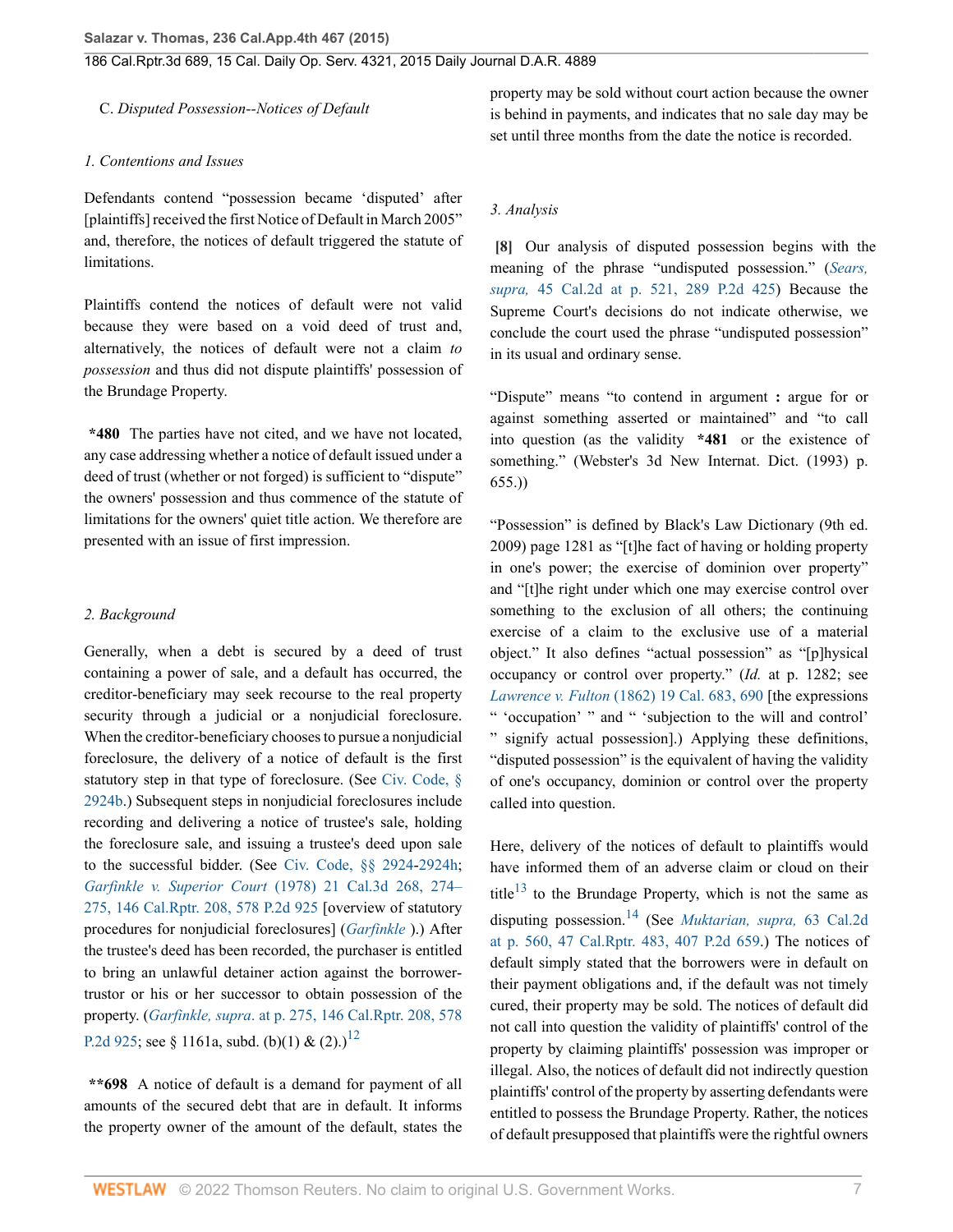of the Brundage Property and their ownership interest gave them an incentive to pay the amount of the indebtedness that was in default. Therefore, we conclude the notices of default did not dispute plaintiffs' possession of the Brundage Property.

Next, we compare this conclusion with the most recent decision of the California Supreme Court applying the concept of disputed possession.

In *Mayer, supra,* [43 Cal.4th 1231, 78 Cal.Rptr.3d 62, 185 P.3d](http://www.westlaw.com/Link/Document/FullText?findType=Y&serNum=2016314529&pubNum=0004645&originatingDoc=I0606f4f0f26711e495e6a5de55118874&refType=RP&originationContext=document&vr=3.0&rs=cblt1.0&transitionType=DocumentItem&contextData=(sc.History*oc.DocLink)) [43](http://www.westlaw.com/Link/Document/FullText?findType=Y&serNum=2016314529&pubNum=0004645&originatingDoc=I0606f4f0f26711e495e6a5de55118874&refType=RP&originationContext=document&vr=3.0&rs=cblt1.0&transitionType=DocumentItem&contextData=(sc.History*oc.DocLink)), the court concluded **\*\*699** that (1) a defective notice of tax sale was insufficient to dispute or disturb the property owners' **\*482** possession and (2) a subsequent letter from the tax collector notifying the owners that the property *had been sold* at public auction was sufficient to disturb their possession. (*Id.* [at p. 1240, 78 Cal.Rptr.3d 62, 185 P.3d 43](http://www.westlaw.com/Link/Document/FullText?findType=Y&serNum=2016314529&pubNum=0004645&originatingDoc=I0606f4f0f26711e495e6a5de55118874&refType=RP&originationContext=document&vr=3.0&rs=cblt1.0&transitionType=DocumentItem&contextData=(sc.History*oc.DocLink)).) Even if we accept defendants' argument that a proper notice of tax sale would have been sufficient to dispute or disturb the owners' possession, it does not follow that a notice of default would have the same effect. A notice of tax sale has more in common with a notice of trustee's sale, a subsequent step in the nonjudicial foreclosure process, than to a notice of default. Both a notice of tax sale and a notice of trustee's sale inform the property owner of a scheduled sale of the property, an event that might provide the purchaser with a superior claim to the property. Therefore, our conclusion that the notices of default did not dispute plaintiffs' possession is compatible with the analysis adopted in *Mayer, supra,* [43 Cal.4th 1231,](http://www.westlaw.com/Link/Document/FullText?findType=Y&serNum=2016314529&pubNum=0004645&originatingDoc=I0606f4f0f26711e495e6a5de55118874&refType=RP&originationContext=document&vr=3.0&rs=cblt1.0&transitionType=DocumentItem&contextData=(sc.History*oc.DocLink)) [78 Cal.Rptr.3d 62, 185 P.3d 43](http://www.westlaw.com/Link/Document/FullText?findType=Y&serNum=2016314529&pubNum=0004645&originatingDoc=I0606f4f0f26711e495e6a5de55118874&refType=RP&originationContext=document&vr=3.0&rs=cblt1.0&transitionType=DocumentItem&contextData=(sc.History*oc.DocLink)).

Also, our conclusion is consistent with the Supreme Court's description of the nonjudicial foreclosure process that

indicated a borrower-trustor's right to possession and use of the property "remains undisturbed" during the 110-day period that must elapse between the recording of the notice of default and the nonjudicial foreclosure sale. (*[Garfinkle, supra,](http://www.westlaw.com/Link/Document/FullText?findType=Y&serNum=1978109528&pubNum=0000661&originatingDoc=I0606f4f0f26711e495e6a5de55118874&refType=RP&originationContext=document&vr=3.0&rs=cblt1.0&transitionType=DocumentItem&contextData=(sc.History*oc.DocLink))* 21 [Cal.3d at p. 275, fn. 11, 146 Cal.Rptr. 208, 578 P.2d 925.](http://www.westlaw.com/Link/Document/FullText?findType=Y&serNum=1978109528&pubNum=0000661&originatingDoc=I0606f4f0f26711e495e6a5de55118874&refType=RP&originationContext=document&vr=3.0&rs=cblt1.0&transitionType=DocumentItem&contextData=(sc.History*oc.DocLink)))<sup>[15](#page-8-11)</sup>

<span id="page-7-5"></span>In summary, we conclude the notices of default were not sufficient to dispute or disturb plaintiffs' possession of the Brundage Property.

<span id="page-7-6"></span>III.–VI. $^\mathrm{***}$  $^\mathrm{***}$  $^\mathrm{***}$ 

# **DISPOSITION**

The judgment is reversed and the trial court is directed to (1) vacate its order granting the motions for summary judgment and its order granting the motions for attorney fees and (2) enter a new order denying those motions.

**\*483** Plaintiffs shall recover their costs on appeal.

WE CONCUR:

[HILL,](http://www.westlaw.com/Link/Document/FullText?findType=h&pubNum=176284&cite=0165234701&originatingDoc=I0606f4f0f26711e495e6a5de55118874&refType=RQ&originationContext=document&vr=3.0&rs=cblt1.0&transitionType=DocumentItem&contextData=(sc.History*oc.DocLink)) P.J.

[GOMES,](http://www.westlaw.com/Link/Document/FullText?findType=h&pubNum=176284&cite=0194089301&originatingDoc=I0606f4f0f26711e495e6a5de55118874&refType=RQ&originationContext=document&vr=3.0&rs=cblt1.0&transitionType=DocumentItem&contextData=(sc.History*oc.DocLink)) J.

### **All Citations**

236 Cal.App.4th 467, 186 Cal.Rptr.3d 689, 15 Cal. Daily Op. Serv. 4321, 2015 Daily Journal D.A.R. 4889

#### Footnotes

- <span id="page-7-0"></span>Pursuant to [California Rules of Court, rules 8.1105\(b\)](http://www.westlaw.com/Link/Document/FullText?findType=L&pubNum=1085232&cite=CASTAPPLLR8.1105&originatingDoc=I0606f4f0f26711e495e6a5de55118874&refType=LQ&originationContext=document&vr=3.0&rs=cblt1.0&transitionType=DocumentItem&contextData=(sc.History*oc.DocLink)) and [8.1110,](http://www.westlaw.com/Link/Document/FullText?findType=L&pubNum=1085232&cite=CASTAPPLLR8.1110&originatingDoc=I0606f4f0f26711e495e6a5de55118874&refType=LQ&originationContext=document&vr=3.0&rs=cblt1.0&transitionType=DocumentItem&contextData=(sc.History*oc.DocLink)) this opinion is certified for publication with the exception of parts I, III, IV, V and VI of the Discussion.
- <span id="page-7-1"></span>[1](#page-1-3) All further statutory references are to the Code of Civil Procedure, unless stated otherwise.
- <span id="page-7-2"></span>[2](#page-2-0) The note's unpaid principal balance accrued interest at the rate of 11 percent per annum. The note was to be paid in 180 monthly installments of \$3,978.09 and provided for a late charge equal to 10 percent of the delinquent payment.
- <span id="page-7-3"></span>[3](#page-2-1) PLM Lender Services, Inc. (PLM) acted as the loan servicer and was a substitute trustee under the deed of trust. PLM filed a declaration of nonmonetary status pursuant to [Civil Code section 2924](http://www.westlaw.com/Link/Document/FullText?findType=L&pubNum=1000200&cite=CACIS2924L&originatingDoc=I0606f4f0f26711e495e6a5de55118874&refType=LQ&originationContext=document&vr=3.0&rs=cblt1.0&transitionType=DocumentItem&contextData=(sc.History*oc.DocLink))/ and, as a result, is neutral in this litigation.
- <span id="page-7-4"></span>[4](#page-2-2) It appears from the record that Jack Thomas and Jeffrey Dwayne Heib were officers of Hope, Inc. around the time of the loan. They signed an assignment of deed of trust on behalf of Hope, Inc. in the capacity of CEO and CFO, respectively.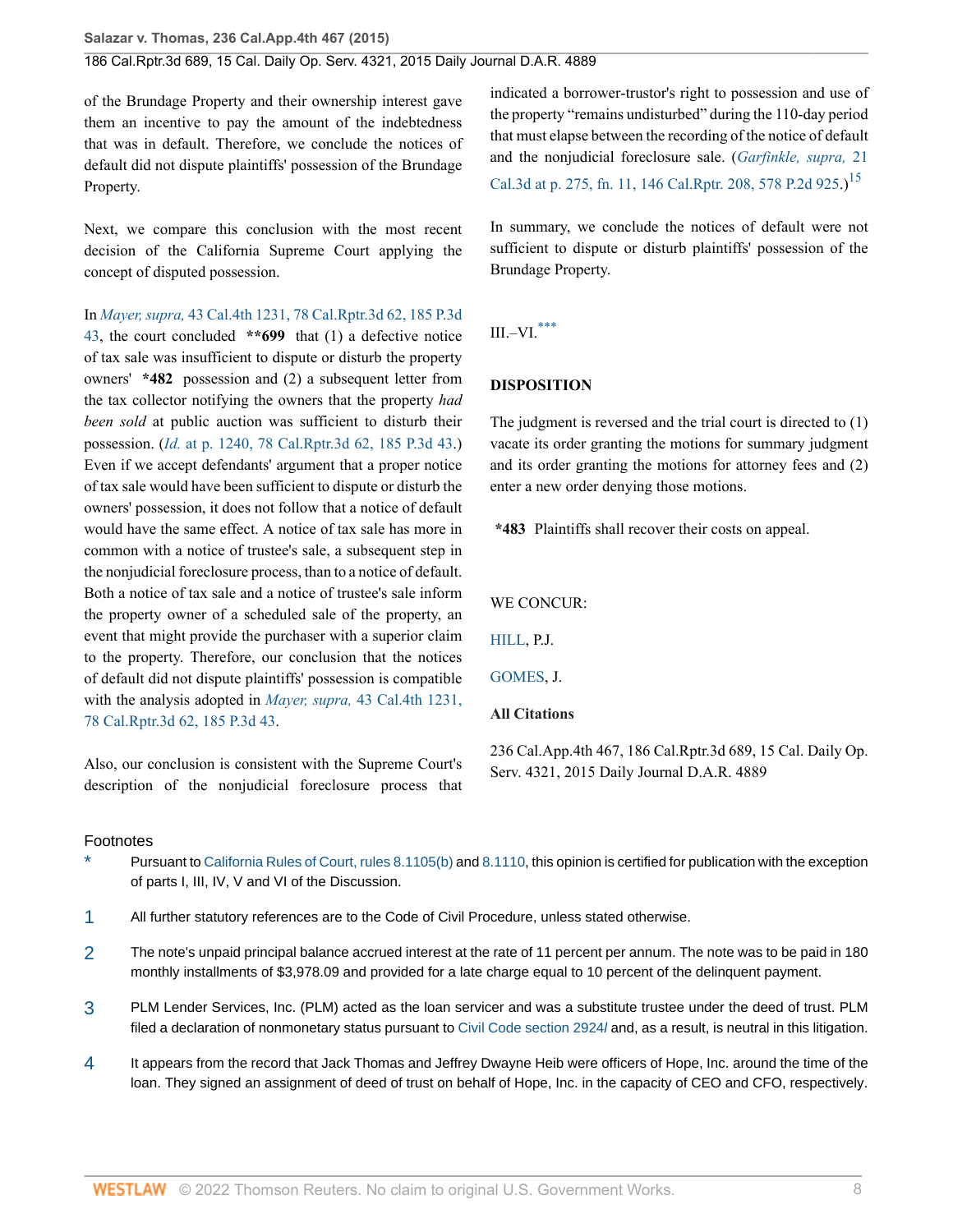**Salazar v. Thomas, 236 Cal.App.4th 467 (2015)**

186 Cal.Rptr.3d 689, 15 Cal. Daily Op. Serv. 4321, 2015 Daily Journal D.A.R. 4889

- <span id="page-8-0"></span>[5](#page-3-1) Plaintiffs contend that section 458 requires the pleading of the subdivision of the statute, if so divided, and that defendants pleading of the three-year statute of limitations contained in [section 338](http://www.westlaw.com/Link/Document/FullText?findType=L&pubNum=1000201&cite=CACPS338&originatingDoc=I0606f4f0f26711e495e6a5de55118874&refType=LQ&originationContext=document&vr=3.0&rs=cblt1.0&transitionType=DocumentItem&contextData=(sc.History*oc.DocLink)) is insufficient because subdivision (d) was not mentioned in the answer. (See Brown v. World Church [\(1969\) 272 Cal.App.2d 684, 691, 77 Cal.Rptr. 669](http://www.westlaw.com/Link/Document/FullText?findType=Y&serNum=1969112122&pubNum=0000227&originatingDoc=I0606f4f0f26711e495e6a5de55118874&refType=RP&originationContext=document&vr=3.0&rs=cblt1.0&transitionType=DocumentItem&contextData=(sc.History*oc.DocLink)) [defendants failed to specify under which subdivision of § 337 they allegedly came].) Because this opinion is based on other grounds, we do not reach the question of whether defendants sufficiently pleaded their statute of limitation defense.
- <span id="page-8-1"></span>[6](#page-3-2) This cut-and-paste approach to the preparation of a separate statement has its dangers for a moving party asserting multiple defenses " 'because the separate statement effectively concedes the materiality of whatever facts are included. Thus, if a triable issue is raised as to any of the facts in [such a] separate statement, the motion must be denied!' [Citation.]" (Nazir v. United Airlines, Inc. [\(2009\) 178 Cal.App.4th 243, 252, 100 Cal.Rptr.3d 296](http://www.westlaw.com/Link/Document/FullText?findType=Y&serNum=2020068102&pubNum=0007047&originatingDoc=I0606f4f0f26711e495e6a5de55118874&refType=RP&originationContext=document&vr=3.0&rs=cblt1.0&transitionType=DocumentItem&contextData=(sc.History*oc.DocLink)) [criticizing the inclusion in the separate statement of nonmaterial facts for background, foundational, information or other purposes].) Also, as seen below, relying on the same assertions of fact for all of the defenses risks the exclusion of a fact material only to a particular defense.
- <span id="page-8-2"></span>[\\*\\*](#page-4-4) See footnote \*, ante., page 467.
- <span id="page-8-3"></span>[7](#page-4-5) Claims involving adverse possession are subject to the five-year limitations period in [sections 318](http://www.westlaw.com/Link/Document/FullText?findType=L&pubNum=1000201&cite=CACPS318&originatingDoc=I0606f4f0f26711e495e6a5de55118874&refType=LQ&originationContext=document&vr=3.0&rs=cblt1.0&transitionType=DocumentItem&contextData=(sc.History*oc.DocLink)), [319](http://www.westlaw.com/Link/Document/FullText?findType=L&pubNum=1000201&cite=CACPS319&originatingDoc=I0606f4f0f26711e495e6a5de55118874&refType=LQ&originationContext=document&vr=3.0&rs=cblt1.0&transitionType=DocumentItem&contextData=(sc.History*oc.DocLink)), [320](http://www.westlaw.com/Link/Document/FullText?findType=L&pubNum=1000201&cite=CACPS320&originatingDoc=I0606f4f0f26711e495e6a5de55118874&refType=LQ&originationContext=document&vr=3.0&rs=cblt1.0&transitionType=DocumentItem&contextData=(sc.History*oc.DocLink)) and [321](http://www.westlaw.com/Link/Document/FullText?findType=L&pubNum=1000201&cite=CACPS321&originatingDoc=I0606f4f0f26711e495e6a5de55118874&refType=LQ&originationContext=document&vr=3.0&rs=cblt1.0&transitionType=DocumentItem&contextData=(sc.History*oc.DocLink)).
- <span id="page-8-4"></span>[8](#page-4-6) Actions for cancellation of an instrument are subject to the four-year limitations period in the catchall provision of section 343. (Moss v. Moss [\(1942\) 20 Cal.2d 640, 644-645, 128 P.2d 526.](http://www.westlaw.com/Link/Document/FullText?findType=Y&serNum=1942115656&pubNum=0000661&originatingDoc=I0606f4f0f26711e495e6a5de55118874&refType=RP&originationContext=document&vr=3.0&rs=cblt1.0&transitionType=DocumentItem&contextData=(sc.History*oc.DocLink)))
- <span id="page-8-5"></span>[9](#page-4-7) [Section 338, subdivision \(d\)](http://www.westlaw.com/Link/Document/FullText?findType=L&pubNum=1000201&cite=CACPS338&originatingDoc=I0606f4f0f26711e495e6a5de55118874&refType=SP&originationContext=document&vr=3.0&rs=cblt1.0&transitionType=DocumentItem&contextData=(sc.History*oc.DocLink)#co_pp_5ba1000067d06) provides that a three-year limitation period applies to action "for relief on the ground of fraud or mistake."
- <span id="page-8-6"></span>[10](#page-4-8) The general principles include the "last element" accrual rule, which provides that the statute of limitations ordinarily runs from the occurrence of the last element essential to the cause of action and that a cause of action "accrues." ([Aryeh](http://www.westlaw.com/Link/Document/FullText?findType=Y&serNum=2029715444&pubNum=0004645&originatingDoc=I0606f4f0f26711e495e6a5de55118874&refType=RP&originationContext=document&vr=3.0&rs=cblt1.0&transitionType=DocumentItem&contextData=(sc.History*oc.DocLink)) v. Canon Business Solutions, Inc. [\(2013\) 55 Cal.4th 1185, 1191, 151 Cal.Rptr.3d 827, 292 P.3d 871](http://www.westlaw.com/Link/Document/FullText?findType=Y&serNum=2029715444&pubNum=0004645&originatingDoc=I0606f4f0f26711e495e6a5de55118874&refType=RP&originationContext=document&vr=3.0&rs=cblt1.0&transitionType=DocumentItem&contextData=(sc.History*oc.DocLink)) ([Aryeh](http://www.westlaw.com/Link/Document/FullText?findType=Y&serNum=2029715444&pubNum=0004040&originatingDoc=I0606f4f0f26711e495e6a5de55118874&refType=RP&originationContext=document&vr=3.0&rs=cblt1.0&transitionType=DocumentItem&contextData=(sc.History*oc.DocLink)) ).) The "last element" rule of accrual is subject to a number of exceptions, including the discovery rule, the "continuing violation doctrine," and "the theory of continuous accrual." (Id. [at p. 1192, 151 Cal.Rptr.3d 827, 292 P.3d 871.](http://www.westlaw.com/Link/Document/FullText?findType=Y&serNum=2029715444&pubNum=0004645&originatingDoc=I0606f4f0f26711e495e6a5de55118874&refType=RP&originationContext=document&vr=3.0&rs=cblt1.0&transitionType=DocumentItem&contextData=(sc.History*oc.DocLink)))
- <span id="page-8-7"></span>[11](#page-5-2) In this case, the expense of litigation was significant relative to the amount of the loan, as is evident from the order awarding attorney fees to the Hope Defendants and the Thomas Defendants in the amount of \$110,753.32 and \$156,685.00, respectively. The total award equates to 76.4 percent of the amount of the original debt.
- <span id="page-8-8"></span>[12](#page-6-1) We note the five steps from notice of default to an unlawful detainer action because each event in the sequence has the potential to be regarded as the one that first disputes or disturbs the owner's possession and thus triggers the statute of limitations in a quiet title action.
- <span id="page-8-9"></span>[13](#page-6-2) See Secret Valley, supra, [187 Cal. at p. 426, 202 P. 449](http://www.westlaw.com/Link/Document/FullText?findType=Y&serNum=1922116103&pubNum=0000660&originatingDoc=I0606f4f0f26711e495e6a5de55118874&refType=RP&originationContext=document&vr=3.0&rs=cblt1.0&transitionType=DocumentItem&contextData=(sc.History*oc.DocLink)) [cloud on title contrasted with a hostile, actively asserted claim]; Black's Law Dictionary, supra, p. 291 ["cloud on title" is a "defect or potential defect in the owner's title to a piece of land arising from some claim or encumbrance, such as a lien"].
- <span id="page-8-10"></span>[14](#page-6-3) For purposes of summary judgment, we assume without deciding that plaintiffs received and understood the notices of default opened by Marina in 2005. This assumption covers many of the specific facts that defendants' petition for rehearing contends are "material" to this appeal. Moreover, defendants' view of materiality is based on a legally erroneous view of the term "disturb" that focuses on the subjective impact of the notices of default on plaintiffs (i.e., whether it is emotionally troubling) and overlooks the need for a connection between the disturbance and the landowner's current right to possession.
- <span id="page-8-11"></span>[15](#page-7-5) We recognize that [Garfinkle](http://www.westlaw.com/Link/Document/FullText?findType=Y&serNum=1978109528&pubNum=0000233&originatingDoc=I0606f4f0f26711e495e6a5de55118874&refType=RP&originationContext=document&vr=3.0&rs=cblt1.0&transitionType=DocumentItem&contextData=(sc.History*oc.DocLink)) did not involve issues relating to the statute of limitations applicable to a quiet title action and, moreover, the court's use of the word "undisturbed" was not intended to provide insight into how that word would be used 20 years later in [Mayer.](http://www.westlaw.com/Link/Document/FullText?findType=Y&serNum=2016314529&pubNum=0004040&originatingDoc=I0606f4f0f26711e495e6a5de55118874&refType=RP&originationContext=document&vr=3.0&rs=cblt1.0&transitionType=DocumentItem&contextData=(sc.History*oc.DocLink))
- <span id="page-8-12"></span>[\\*\\*\\*](#page-7-6) See footnote \*, ante., page 467.